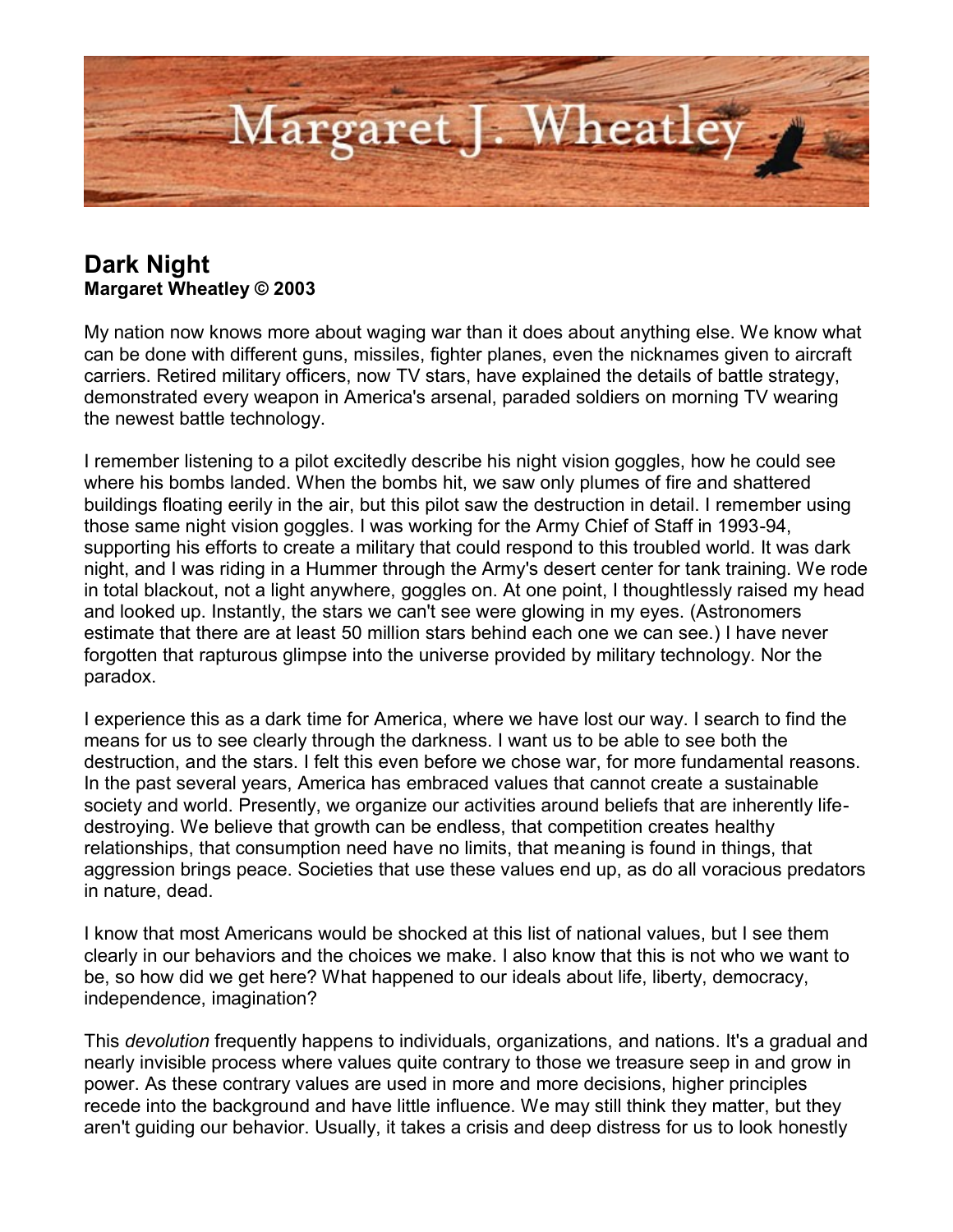at ourselves and notice who we've become.

I feel that America is standing on the edge of an abyss, a dark night of the soul. In a dark night, meaning is lost, identity disintegrates, and we move into that most creative of spaces, chaos. W.B.Yeats powerfully describes a dark night in "The Second Coming."

 Things fall apart, the center cannot hold; Mere anarchy is loosed upon the world; The blood-dimmed tide is loosed, and everywhere The ceremony of innocence is drowned; The best lack all conviction, while the worst Are full of passionate intensity.

There is only one way through a dark night, and that is by illuminating the truth of who we are, surfacing the grief and regret we feel, and then reclaiming those values and principles that would bring us back to life. We need to walk willingly into the abyss, peering through the darkness to find those values, that identity, that holds its own luminosity. As we reclaim our ideals, we find the way forward, the path illuminated by our refound clarity about who we want to be.

I want to see Americans, and those who care about America, in conversation about the values and behaviors that would restore America to her intended character and original founding principles. I regard the recent spate of books about the Founding Fathers, John Adams, the Constitutional Congress and the American Revolution, as evidence that America wants to be in this exploration. Even as I've been writing this, PBS is airing "Freedom: A History of US," while also advertising Walter Cronkite's upcoming series "Avoiding Armageddon." How much longer will we wait to talk about these deep and troubling issues?

I've begun to invite the people I meet into conversation by asking: "What is it that you love about America? What things must be protected at all costs?" This question leads to wonderful explorations. People are energized to talk about what they love, what it means to live here as an immigrant, what they've learned about freedom, imagination, the human spirit, creativity, democracy. Even if these ideals are receding from our day-to-day experience, we realize how important it is to claim them as our own.

However, I'm also learning that it's very difficult to look truthfully at these times. It's painful to acknowledge that these ideals are no longer vibrant, that, in fact, they are disappearing. It's even more difficult to acknowledge that we must stand up and do something if we are to prevent further deterioration. It takes patience and trust in one another before we dare venture into the darkness.

I have no idea if America will acknowledge this dark night that feels so obvious to me. I can only hope some of us will be brave enough to ask, "What do I love about America that I want to preserve at all costs?" This question takes us into deep territory, revealing the qualities of life and human community that truly inspire us. And our connection to each other strengthens as we dwell in this life-affirming space. I always leave these conversations reenergized, stronger, bolder.